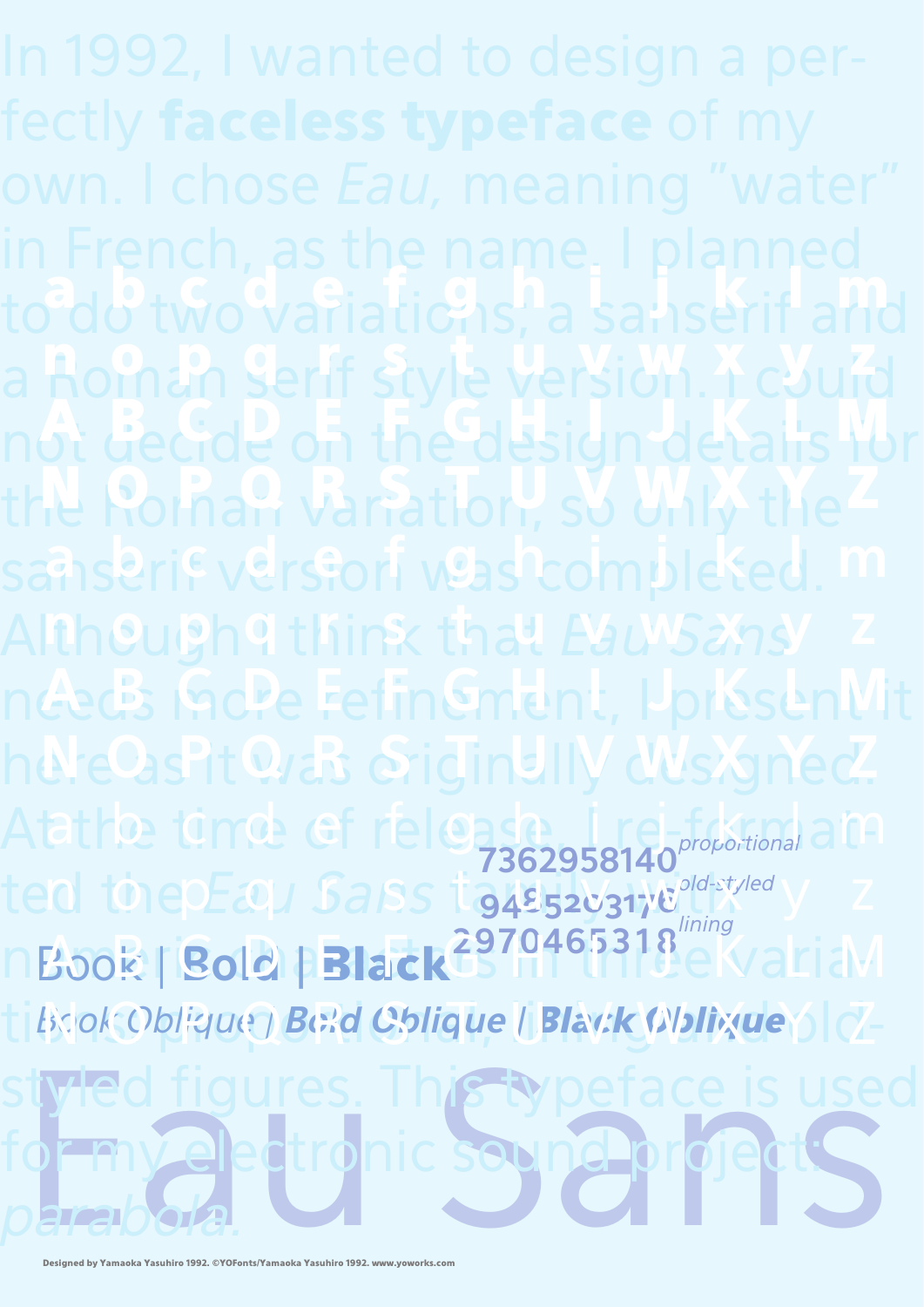â à ä ã å  $b$  c c d  $\partial$   $\partial$ á a 1 èëf f ê ghi é ì e  $\overline{\mathbf{t}}$  $\ddot{\mathrm{o}}$  $\hat{O}$  $\tilde{\Pi}$  $0\delta$  $\dot{\mathbf{O}}$  $\mathsf k$  $m$  $n$ т t r s š û Ú ù  $\bf\tilde{O}$  $\overline{u}$ p q Ø U yÿýzžAÁÂÀ  $\overline{\mathsf{A}}$ W X  $\overline{\mathsf{V}}$ CDDEÉÈÈ ٠Ë Ã Å  $\mathsf{C}$ Æ B ÏJK  $\hat{\mathsf{I}}$ G Н T  $\mathbf{I}$ - L -Ł. M N ÔÒÖÕØPQ  $\bullet$ Š Ñ R S  $\bigcirc$ ÚÛÛÛVWXYÝŸ Τ Z U  $\mathsf{a}$ æ Æ œ Œ ß µ b **b**  $8$  $\overline{O}$  $f$ fi 2 3 4 5 6 7 8 9  $\bigcirc$  $\overline{O}$ 1  $? i$ T 1  $\{$ Ť  $($  $\}$ a.  $\blacksquare$  $\blacksquare$  $\star$  $\mathbf{r}$  $\boldsymbol{\Sigma}$  $\blacktriangleright$  $\blacktriangle$  $\overline{\phantom{a}}$  $*$   $f \in H$  $\mathbf{S}$  $+$  $\mathbf{\mathcal{S}}$ ¢  $\mathbf T$  $\sqrt{2}$ **Contract Contract** 

### **TM** 3  $\mathbf O$  $\frac{1}{2}$   $\frac{1}{4}$   $\frac{3}{4}$

#### **Eau Sans Book Proportional/Lining**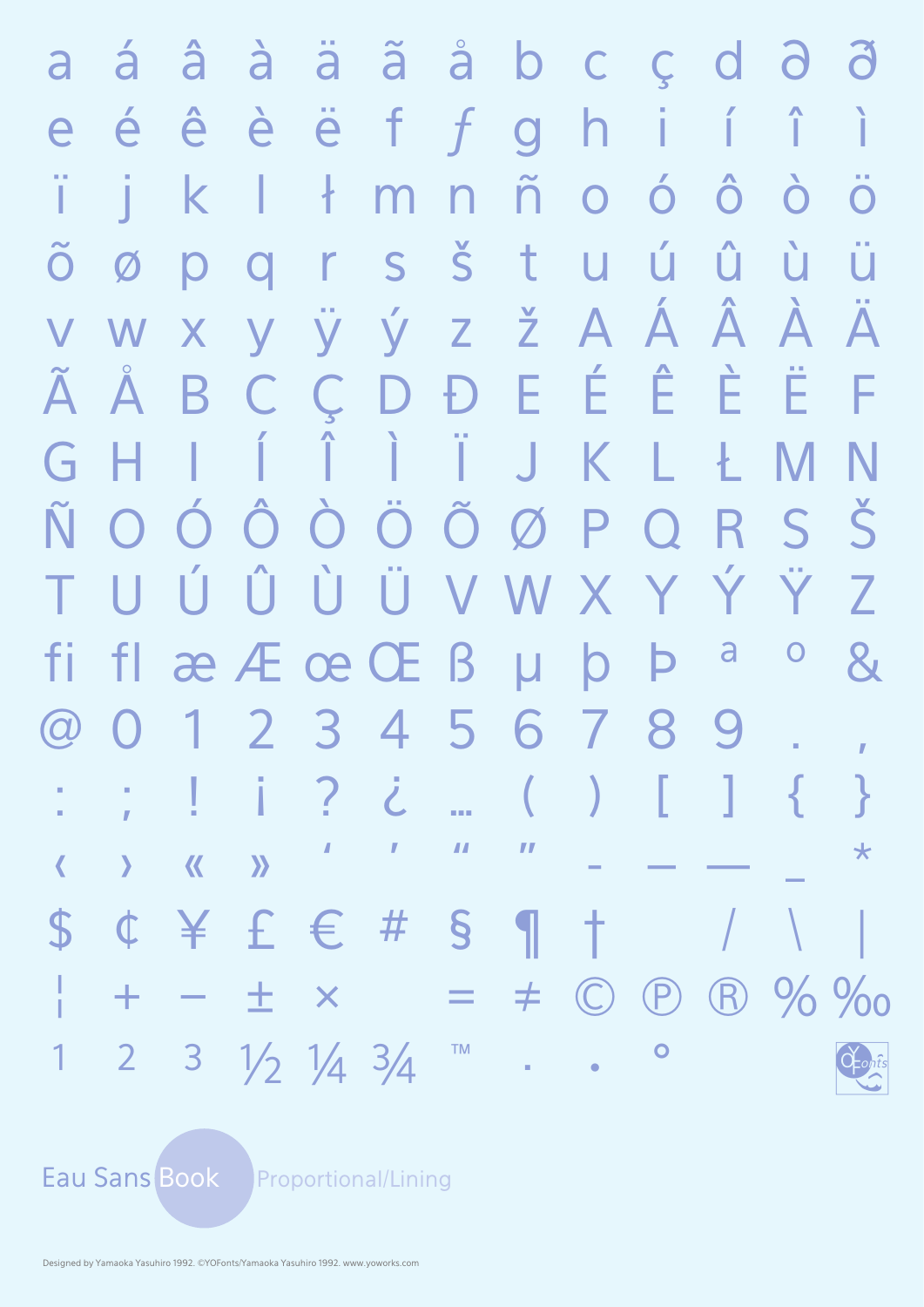â à ä ã å b c ç d d đ á a  $\sqrt{1}$ èëf f ê ghi é Ì e  $\ddot{\mathbf{O}}$ Ô  $\tilde{\Pi}$  $0\delta$  $\mathsf k$ - 1  $\dot{\mathbf{O}}$  $m$  $n$ т r s š û  $t$ Ú ù  $\bf\widetilde{O}$  $\overline{u}$ p **D** Ø  $\overline{u}$ yÿýzžAÁÂÀ  $\overline{\mathsf{A}}$ W X  $\overline{\mathsf{V}}$ ÇDĐEÉÊË Ã Å  $\mathsf{C}$ Æ B 1 ÏJK  $\hat{\mathsf{I}}$ G Н T  $\mathbf{I}$ - L -Ł. M N ÔÒÖÕØPQ Š  $\bullet$ Ñ R S  $\bigcirc$ ÚÛÛÛVWXYÝŸ Τ  $\overline{Z}$ U  $ae$   $E$   $oe$   $CE$   $B$   $\mu$ b b  $\mathsf{a}$  $\bigcirc$  $8$  $f$ fi.  $\bigcirc$ 1 2 3 4 5 6 7 8 9  $\overline{O}$ T  $?$   $\dot{c}$ T  $\{$ Ť  $\big)$  $\}$  $\sqrt{2}$ m.  $\blacksquare$  $\blacksquare$  $\blacksquare$  $\star$  $\boldsymbol{\Sigma}$  $\blacktriangleright$  $\blacktriangle$  $\overline{\phantom{a}}$  $*$   $f \in H$  $\int$  $1 +$  $\mathbf{\mathcal{S}}$ ¢  $\sim$   $\sim$   $\sim$   $\sim$   $\sim$ **Contractor** 

### 3 **TM**  $\mathbf O$  $\frac{1}{2}$   $\frac{1}{4}$   $\frac{3}{4}$

### **Eau Sans Book Old-styled Figures**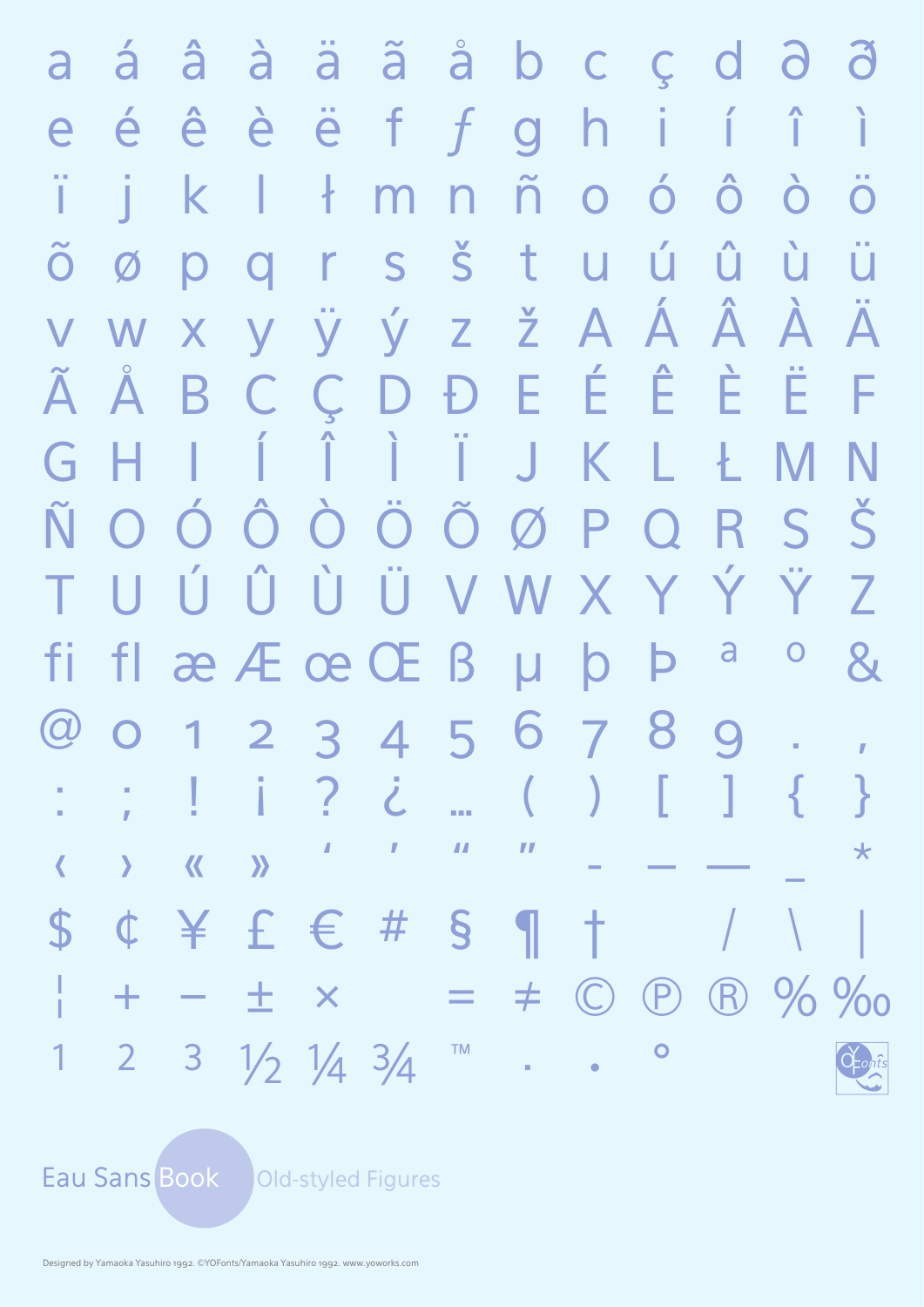$a$  á  $\hat{a}$  à  $\ddot{a}$   $\ddot{a}$   $\dot{a}$   $b$   $c$   $c$   $d$   $\partial$   $\ddot{\partial}$ èëf fghií î é ê e jk lłmnñoóôòö õøpgrsštuúûùü VWXYŸÝZŽAÁÂÀÄ à Å B C C D D E É Ê È F GHIÍÏJKLŁMN ÑOÓÔÒÖÕØPQRSŠ T U Ú Û Û Ü V W X Y Ý Ÿ Z  $\overline{a}$ flæÆœŒßµþÞ  $\mathcal{S}_{1}$  $\overline{O}$ fi -1 2 3 4 5 6 7 8 9  $\omega$  $\overline{O}$ : : ! i ? i ... ( ) [ ] { }  $\overline{a}$  and  $\overline{a}$  $\boldsymbol{\mathit{II}}$  $\boldsymbol{H}$  $\star$ **K** *>>*  $\overline{\phantom{0}}$  $*$   $f \in H S \nmid 1$  $\mathcal{S}$  $\oint$ 

### **TM** 3  $\mathbf{O}$  $V_2$   $V_4$

#### **Eau Sans Book Oblique** Proportional/Lining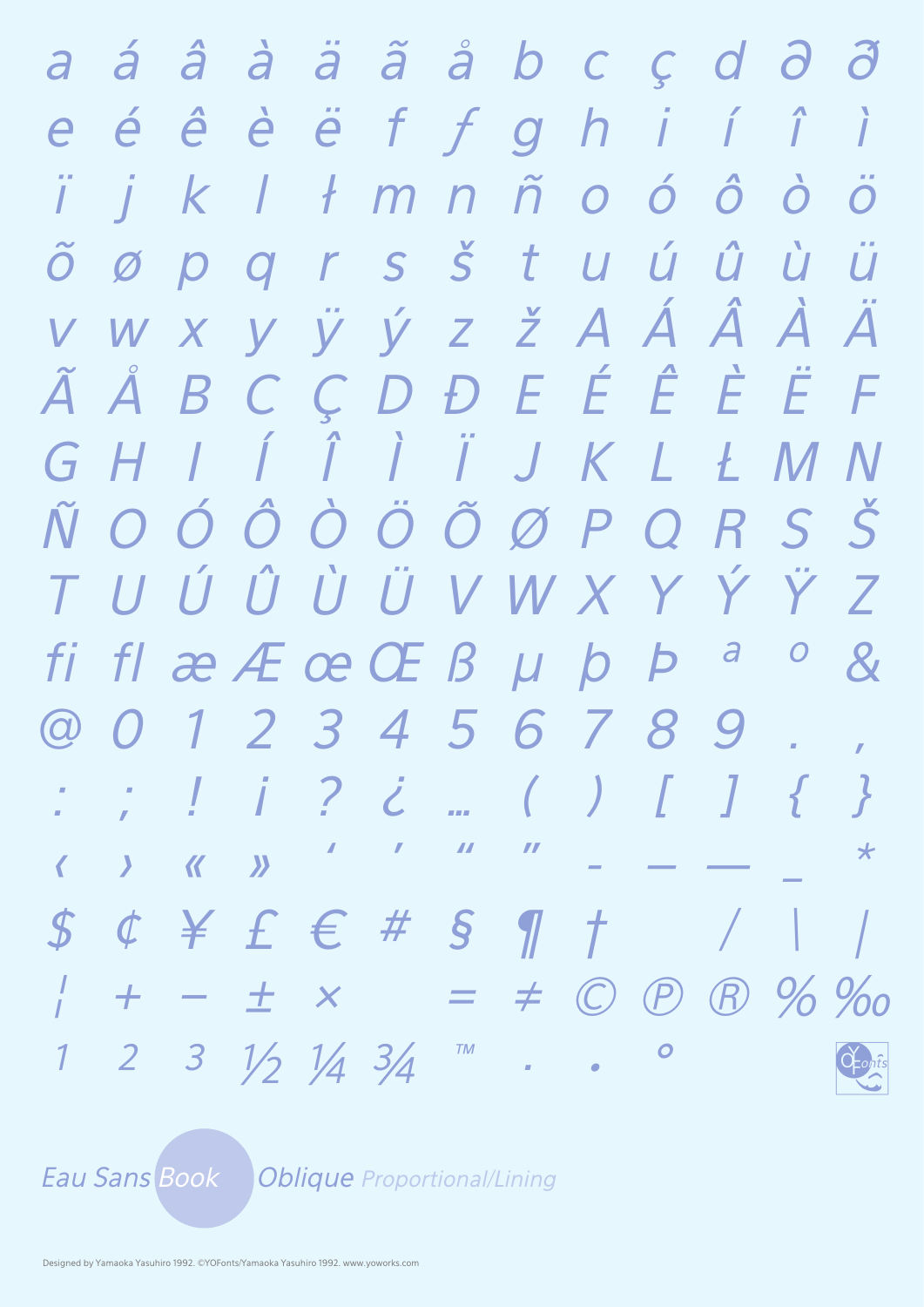$a$  á  $\hat{a}$  à  $\ddot{a}$   $\ddot{a}$   $\dot{a}$   $b$   $c$   $c$   $d$   $\partial$   $\ddot{\partial}$ èëf fghií î é ê e jk lłmnñoóôòö õøpgrsštuúûùü VWXYŸÝZŽAÁÂÀÄ à Å B C C D D E É Ê È F GHIÍÏJKLŁMN ÑOÓÔÒÖÕØPQRSŠ T U Ú Û Û Ü V W X Y Ý Ž Z fl æ Æ œ Œ ß µ þ þ ª  $\overline{O}$  $\mathcal{E}$ fi -1 2 3 4 5 6 7 8 9  $\omega$  o  $\begin{array}{cccccccccccccc} \dots & ( & ) & [ & ] & [ & ] & \{ & \} \end{array}$  $\frac{1}{2} \left( \frac{1}{2} \right) = \frac{1}{2} \left( \frac{1}{2} \right)$  $\boldsymbol{\mathit{II}}$  $\boldsymbol{H}$  $\star$ **K** *>>*  $\overline{\phantom{a}}$  $\begin{array}{cccccccccccccc} \phi & \searrow & \swarrow & \swarrow & \in & \# & \mathcal{S} & \mathcal{J} & \mathcal{T} & \end{array} \begin{array}{cccccccccccccc} \top & \mathcal{J} & \mathcal{J} & \mathcal{J} & \mathcal{J} & \mathcal{J} & \mathcal{J} & \mathcal{J} & \mathcal{J} & \mathcal{J} & \mathcal{J} & \mathcal{J} & \mathcal{J} & \mathcal{J} & \mathcal{J} & \mathcal{J} & \mathcal{J} & \mathcal{J} & \mathcal{J} & \mathcal{J} & \mathcal{J} & \mathcal{J} & \mathcal{$  $\mathcal{S}$ 

### **TM** 3  $\mathbf O$  $V_2$   $V_4$

#### **Eau Sans Book Oblique** Old-styled Figures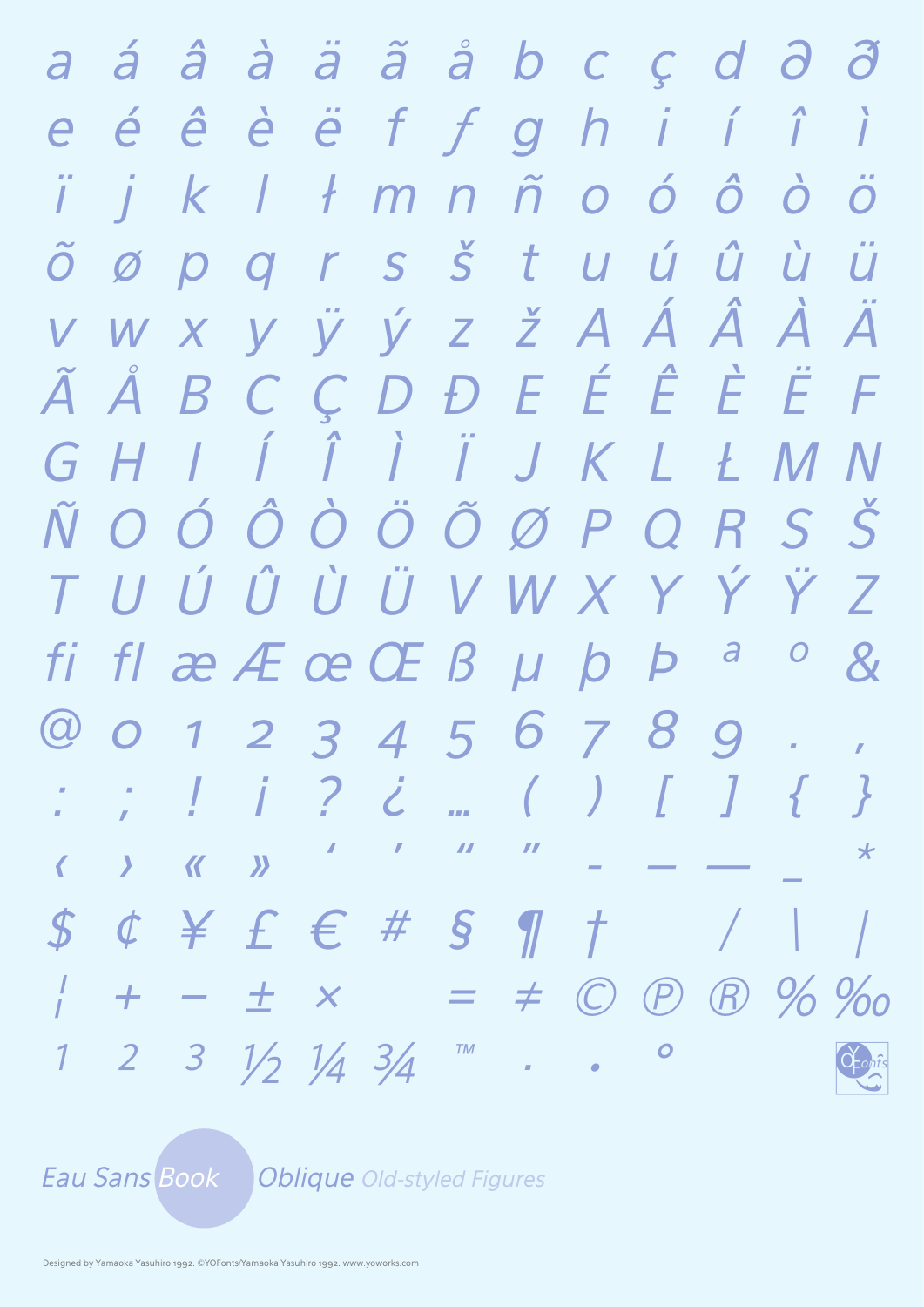ä å b c ç d ã â 3 à  $\overline{\mathbf{6}}$ á a  $f$ ë  $\mathbf{1}$ ê  $\boldsymbol{f}$ î. Î è  $h$ é ì  $\overline{g}$ e ш. ñ  $\hat{\mathbf{o}}$ п,  $\acute{o}$ î  $\dot{\mathbf{O}}$  $\mathbf k$  $\ddagger$ ı  $\bullet$  $m$ n ı  $\overline{\textbf{O}}$ Š  $\tilde{O}$ û  $\mathbf t$ ú ù  $\mathsf{r}$  $S$  $\overline{\mathsf{U}}$ q p Ø U ÁÂ ÿýzžA À A X V V W ÇDĐEÉÊ Ã Å È Æ Æ C B Ĵ Î Ì G  $\overline{\mathsf{J}}$ K н ĺ L Ł I M N ÒÖÕØP Ô Š  $\bullet$ Ñ S  $\overline{\mathbf{O}}$ R  $\Omega$ ÙÜVWX YÝ Ÿ Û Ú т Z U b Þ a  $\mathbf{z}$ æ Æ œ Œ B  $\bullet$ fi  $f<sub>1</sub>$  $\overline{\mathsf{M}}$ 2 3 4 5 6 8  $\mathbf{7}$ 9  $\overline{\mathbf{0}}$  $\bigcirc$ 1  $\blacksquare$ ?  $\mathcal{L}_{\mathcal{L}}$ 1  $\overline{ }$ E  $\{$  $\mathbf{R}$ Ī  $\blacksquare$  $\blacksquare$  $\blacksquare$  $\bigstar$  $\overline{\mathbf{K}}$  $\boldsymbol{\Sigma}$  $\blacktriangleright$  $\blacktriangleleft$  $\equiv$  $\mathbf{t}$ ¥  $f \in H$ S \$ ¢  $\P$  $\overline{a}$ **Contract Contract** 

### **TM**  $\bullet$  $\frac{1}{2}$   $\frac{1}{4}$   $\frac{3}{4}$  $\overline{\phantom{a}}$

#### **Eau Sans Bold Proportional/Lining**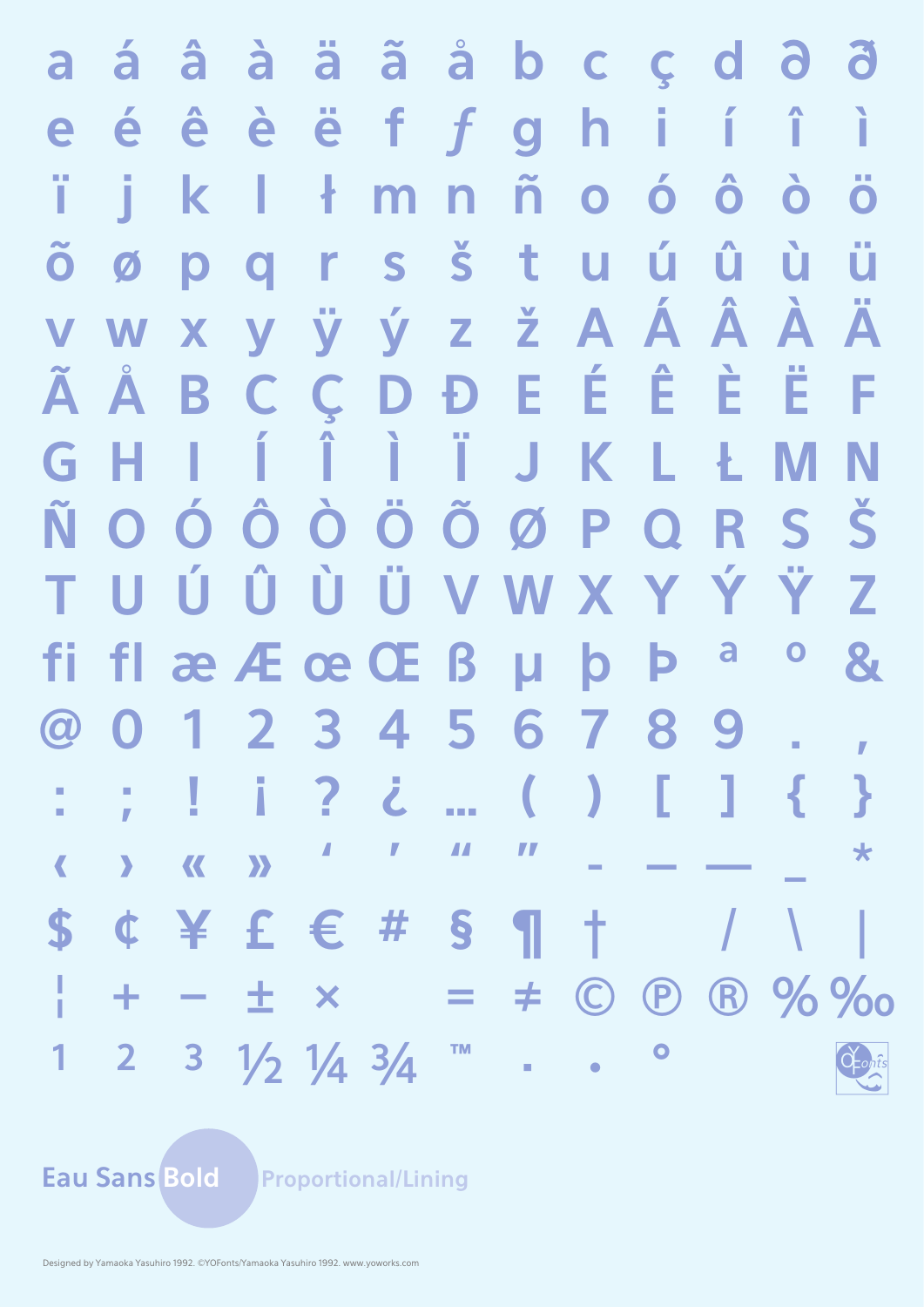ä ã å b c ç d â 3 à á a f ë Í ê  $\boldsymbol{f}$ Î Ť. è  $h$ ì é  $\overline{g}$ e  $\ddot{\mathbf{0}}$ ï ñ  $\hat{\mathbf{o}}$ î  $\ddot{\mathbf{o}}$  $\dot{\mathbf{O}}$  $\mathbf k$  $\ddagger$ J  $m$  $\bullet$ n Š  $\tilde{O}$ û  $\mathbf t$ Ú ù r s  $\overline{\mathsf{U}}$ q p Ø U ÿýzžAÁÂ À A X **V** V W ÇDĐEÉÊ Ã È Æ Å  $\mathsf C$ Æ B Ü Î Ì G  $\overline{\mathsf{J}}$ K н ĺ L Ł I N M ÒÖÕØPQ Ô Š  $\bullet$ Ñ  $\overline{\mathbf{O}}$ R S ÙÜVWXYÝ Ÿ Û Ú т Z U Þ a  $\mathbf{g}$ fl æ Æ œ Œ B  $\mathsf{b}$  $\bullet$ fi  $\mathsf{u}$  $23456$  $\bigcirc$ 8  $\overline{7}$ 9  $\bullet$  $\blacksquare$  $\blacksquare$ ? 1 E  $\{$  $\mathbf{R}$  $\dot{\mathcal{L}}$ Ī  $\boldsymbol{\mathcal{H}}$  $\blacksquare$  $\blacksquare$  $\bigstar$  $\boldsymbol{\Sigma}$  $\overline{\mathbf{K}}$  $\blacktriangleright$  $\blacktriangleleft$  $\equiv$  $\mathbf{t}$ ¥  $f \in H$ S \$ ¢  $\mathbf T$  $\sqrt{2}$ **Contract Contract** 

# **TM**  $\bullet$  $\frac{1}{2}$   $\frac{1}{4}$   $\frac{3}{4}$

### **Eau Sans Bold Old-styled Figures**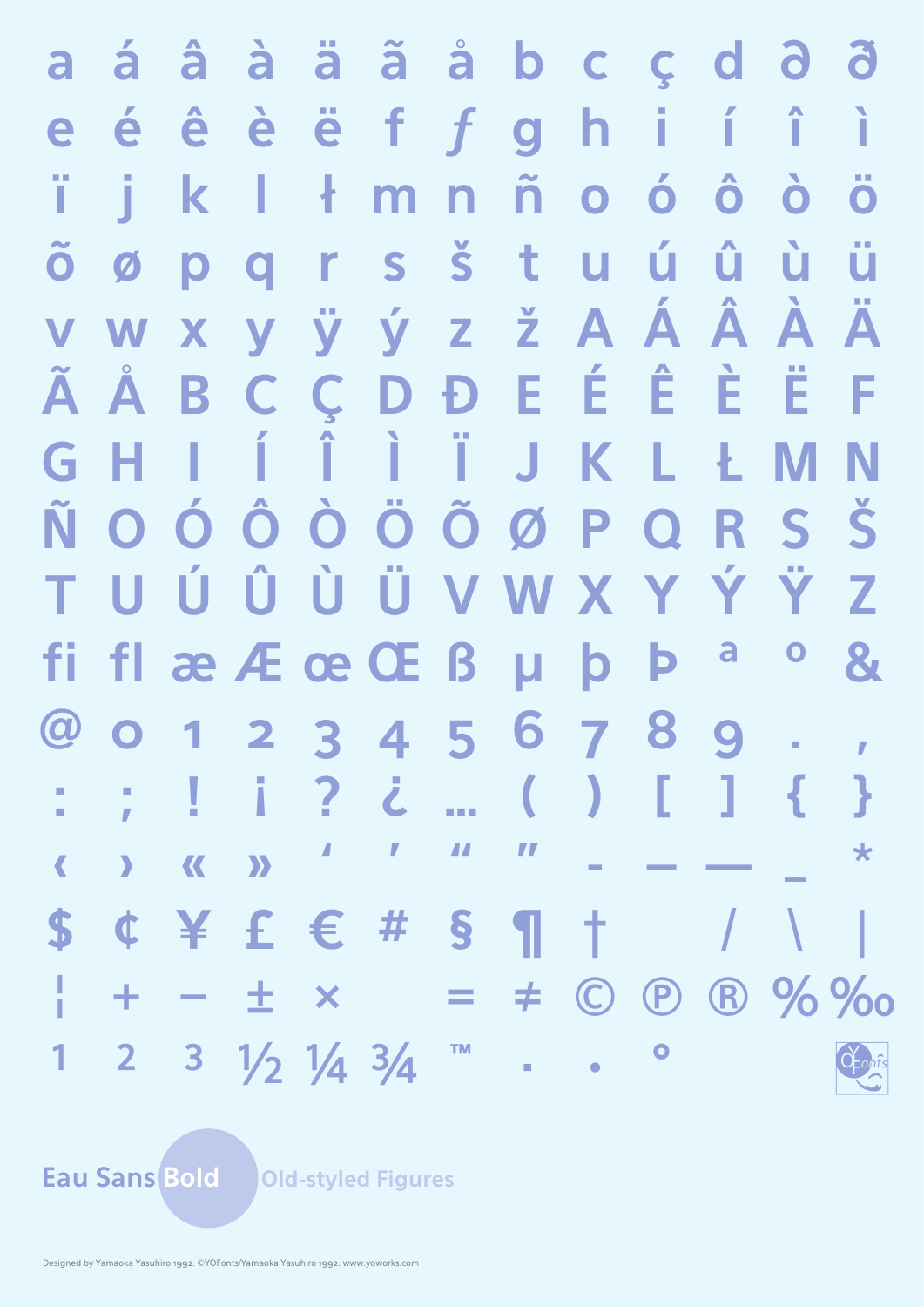$a$  á  $\hat{a}$  à  $\ddot{a}$   $\ddot{a}$   $\dot{a}$   $b$   $c$   $c$   $d$   $\partial$   $\ddot{\partial}$ éêèëffghií î e jk lłmnñoóôò  $\ddot{o}$ õøpgrsštuúûùü v w x y ÿ ý z ž A Á Á Á Ä à Å B C C D Đ E É Ê Ë F GHIÍÏJKLŁMN ÑOÓÔÔÖÕØPQRSS TUÚÛÙÜVWXYÝŸZ fi flæÆceŒß µ þ Þ ª  $\boldsymbol{\alpha}$  $\boldsymbol{o}$ 1 2 3 4 5 6 7 8 9  $\boldsymbol{\omega}$  $\boldsymbol{O}$ ; ! i ? i ... ( ) [ ] { }  $\overline{a}$  and  $\overline{a}$  $\mathcal{L}$  and  $\mathcal{L}$  $\mathbf{H}$  $\star$ **K** »  $\overline{\phantom{0}}$  $\begin{array}{cccccccccccccc} \mathbf{c} & \mathbf{y} & \mathbf{z} & \mathbf{c} & \mathbf{z} & \mathbf{z} & \mathbf{y} & \mathbf{z} & \mathbf{z} & \mathbf{z} & \mathbf{z} & \mathbf{z} & \mathbf{z} & \mathbf{z} & \mathbf{z} & \mathbf{z} & \mathbf{z} & \mathbf{z} & \mathbf{z} & \mathbf{z} & \mathbf{z} & \mathbf{z} & \mathbf{z} & \mathbf{z} & \mathbf{z} & \mathbf{z} & \mathbf{z} & \mathbf{z} & \mathbf{z} & \mathbf{z} &$  $\boldsymbol{s}$ 

### 3 **TM**  $\bullet$  $\frac{1}{2}$   $\frac{1}{4}$   $\frac{3}{4}$

#### **Eau Sans Bold Oblique Proportional/Lining**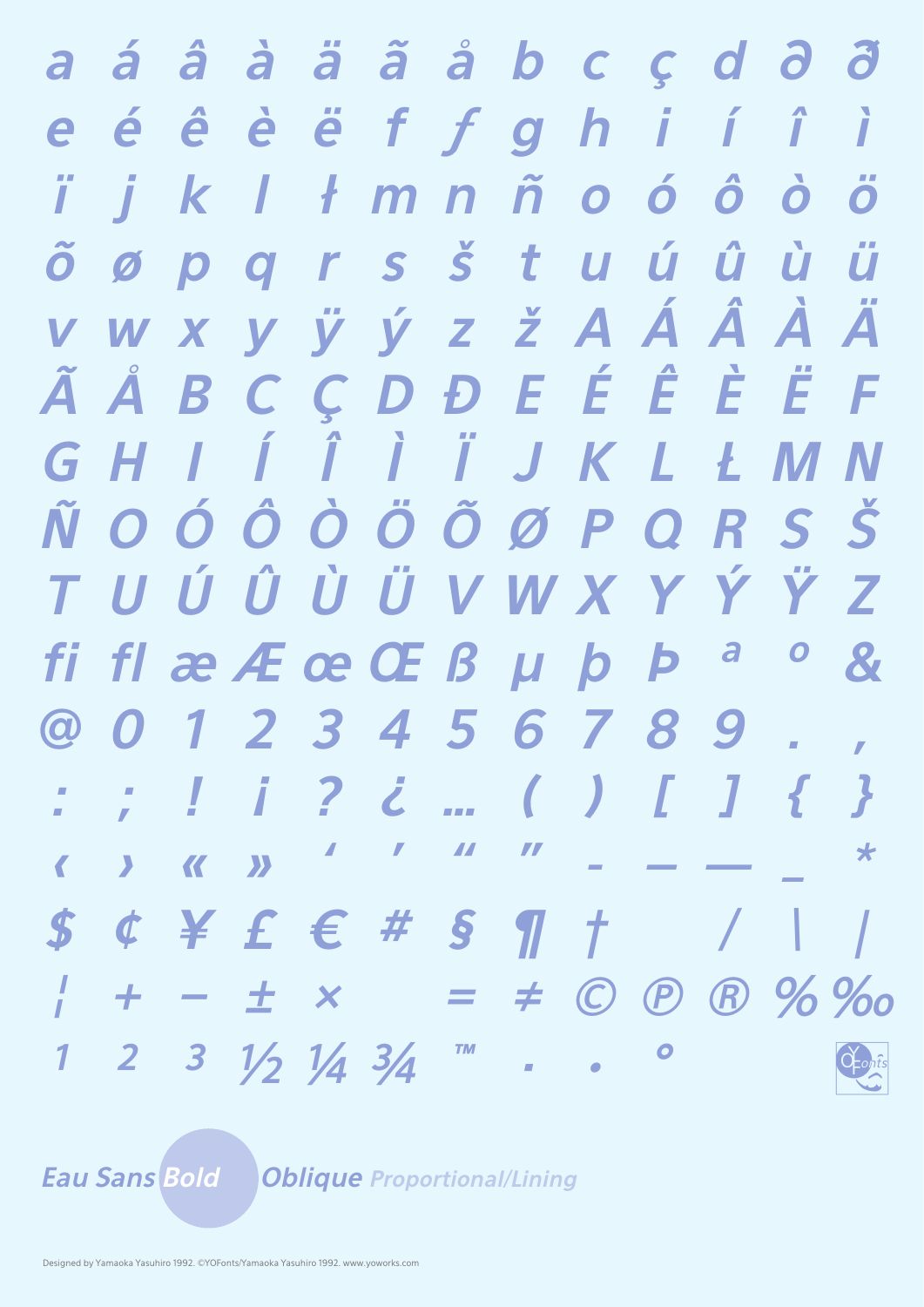a á â à ä ã å b c ç d ð ð éêèëffghií î e jk lłmnñoóôò  $\ddot{o}$ õøpgrsštuúûùü v w x y ÿ ý z ž A Á Á Á Ä à Å B C C D Đ E É Ê Ë F GHIÍÏJKLŁMN ÑOÓÔÔÖÕØPQRSS TUÚÛÙÜVWXYÝŸZ fi flæÆceCEBubP<sup>a</sup>  $\boldsymbol{\alpha}$  $\boldsymbol{o}$ 1 2 3 4 5 6 7 8 9 @ 0 ; ! i ? ¿ ... ( ) [ ] { }  $\overline{\phantom{a}}$   $\overline{\phantom{a}}$   $\overline{\phantom{a}}$   $\overline{\phantom{a}}$  $\boldsymbol{I}$   $\boldsymbol{M}$  $\mathbf{H}$  $\star$ **K** *D*  $C \times E \in H S \cup H$  $\boldsymbol{s}$ 

### 3 **TM**  $\bullet$  $\frac{1}{2}$   $\frac{1}{4}$   $\frac{3}{4}$

#### **Eau Sans Bold Oblique Old-styled Figures**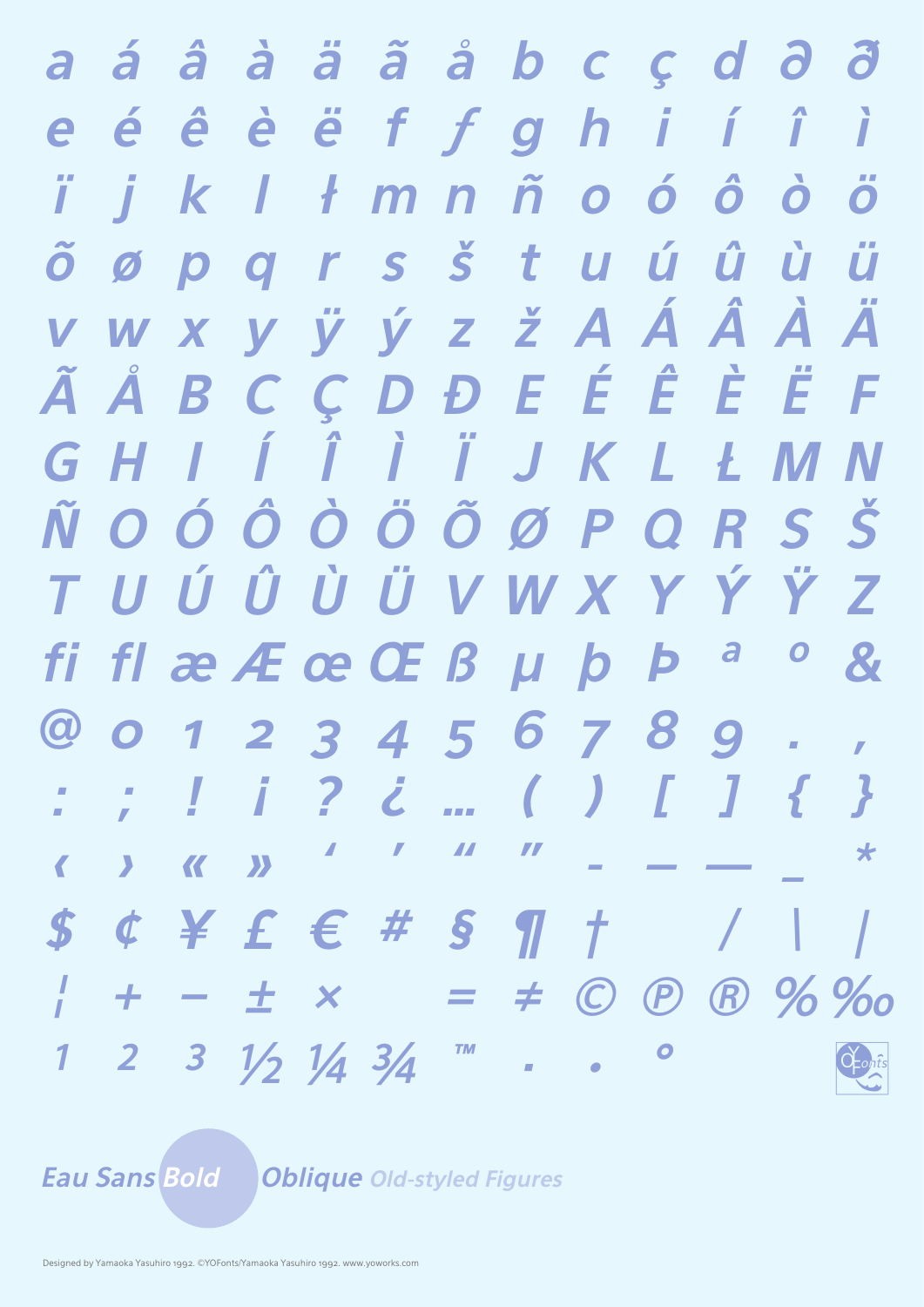ääåbcçd∂ â à á 8 a  $\ddot{e}$  f  $f$ ê è g h i.  $\mathbf{I}$ Î é ì e ï ö ñ  $\hat{\mathbf{o}}$ ò  $\ddot{\mathbf{o}}$ j  $\mathbf k$  $\ddagger$ J  $\bullet$ m n Š ü õ û ú ù t  $\overline{\mathbf{u}}$ r  $\mathbf{s}$ q D Ø Ä ÿýzžAÁÂÀ W X V V È ÃÅ ÇDĐEÉÊÈ C B Æ T Î Ì  $\overline{\mathsf{J}}$ Ł G ĺ н K I L N M ÔÒÖÕØPQ  $\bullet$ Š Ñ  $\bullet$ R S ÙÜVWXYÝ Ÿ Û Ú Z т U Þ 8 fi. æ Æ œ Œ ß µ **b** a  $\bullet$  $f<sup>1</sup>$ 2 3 4 5 6 8 9  $\overline{\mathbf{0}}$  $\bigcirc$ 1  $\mathbf{Z}$  $\overline{\phantom{a}}$  $\overline{\phantom{a}}$ E 1  $\mathbf{f}$  $\boldsymbol{\mathsf{R}}$  $2<sup>2</sup>$ Ā and i п  $\boldsymbol{\mathcal{I}}$  $\blacksquare$  $\bigstar$  $\overline{\phantom{0}}$  $\blacktriangleright$  $\overline{\mathbf{K}}$ D  $\blacktriangleleft$  $\blacksquare$  $\int$  $\begin{array}{c} \hline \end{array}$  $\overline{\mathbf{1}}$ ¥ S  $f \in H$  $\overline{\phantom{a}}$ ¢  $\mathbf{I}$ **STATISTICS** 

# **TM**  $\frac{1}{2}$   $\frac{1}{4}$   $\frac{3}{4}$  $\bullet$

### **Eau Sans Black Proportional/Lining**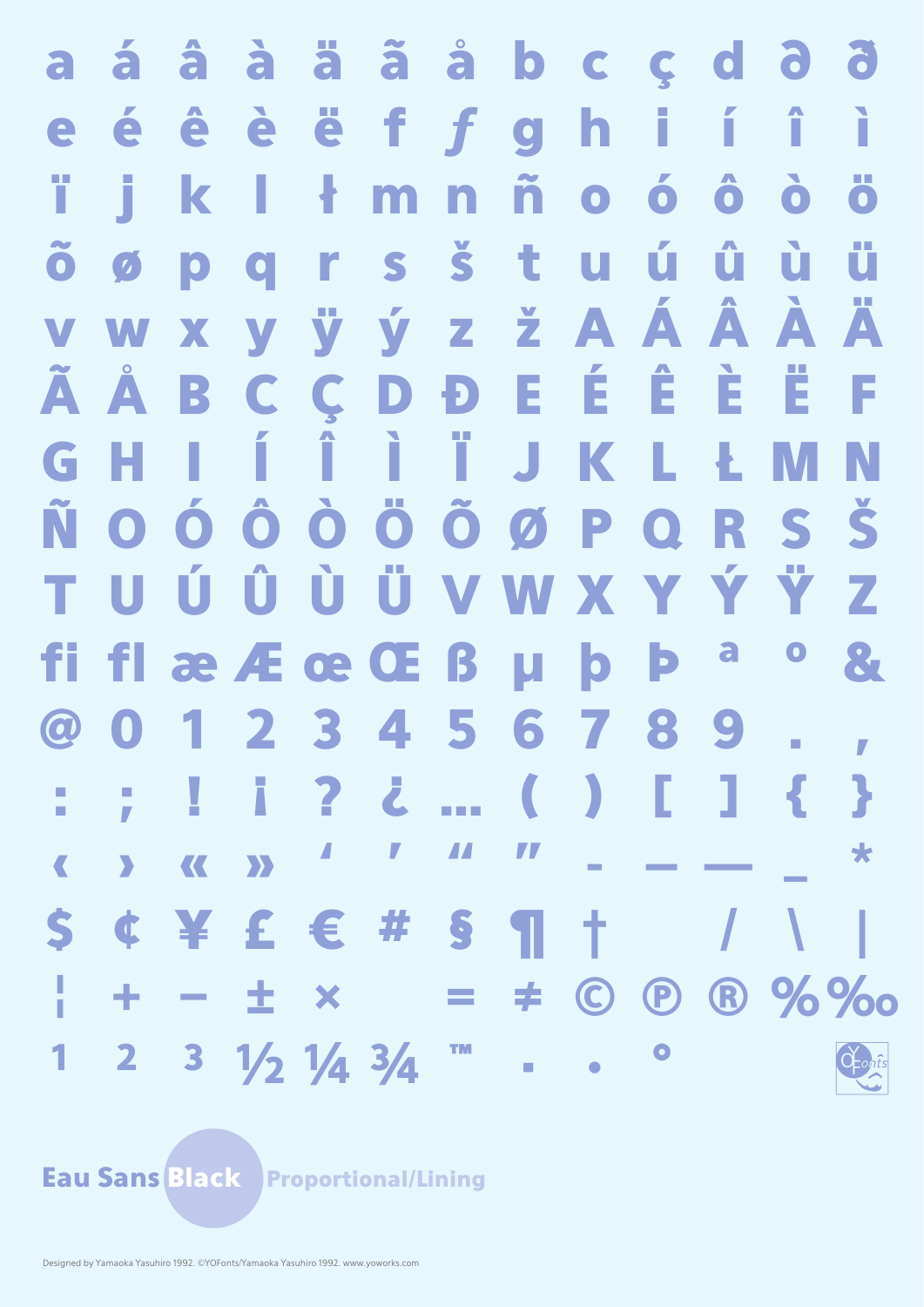ääåbcçd∂ â à á a  $\ddot{e}$  f  $f$ ê è g h  $\mathbf{I}$ î é i. ì e ï ö ñ  $\hat{\mathbf{o}}$ ò  $\ddot{\mathbf{o}}$ j  $\mathbf k$  $\ddagger$ J  $\bullet$ m n  $\check{\mathbf{s}}$ ü õ û ú ù t  $\overline{\mathsf{u}}$ r  $\mathbf{s}$ q Ø D Ä ÿýzžAÁÂÀ W V X V ÃÅ ÇDĐEÉÊÈ Æ B C Æ Ť Î Ì  $\int$ Ł G Ī K н I L N M ÔÒÖÕØPQ  $\bullet$ Š Ñ  $\bullet$ R S ÙÜVWXYÝŸ Û Ú Z т U 8 flæÆceCEBubÞ a  $\bullet$ fi. 2 3 4 5 6 8  $\bigcirc$  $\overline{\phantom{a}}$ 9  $\bullet$  $\blacksquare$  $\blacksquare$  $\overline{\phantom{a}}$ 2 E 1  $\left\{ \right.$ ł  $\mathcal{L}$ y Ā  $\mathcal{L}_{\mathcal{A}}$ and i  $\boldsymbol{\mathcal{L}}$  $\blacksquare$  $\bigstar$  $\overline{\phantom{0}}$  $\blacktriangleright$  $\sum$ K  $\blacktriangleleft$  $\overline{\phantom{0}}$  $\overline{\mathbf{1}}$  $\mathbf{t}$ S  $\mathbf{Y} \in \mathcal{E}$  $\mathbf{s}$  $\overline{\phantom{a}}$ ¢  $\mathbf{I}$ **Contract Contract** 

# **TM**  $\frac{1}{2}$   $\frac{1}{4}$   $\frac{3}{4}$  $\bullet$

### **Eau Sans Black Old-styled Figures**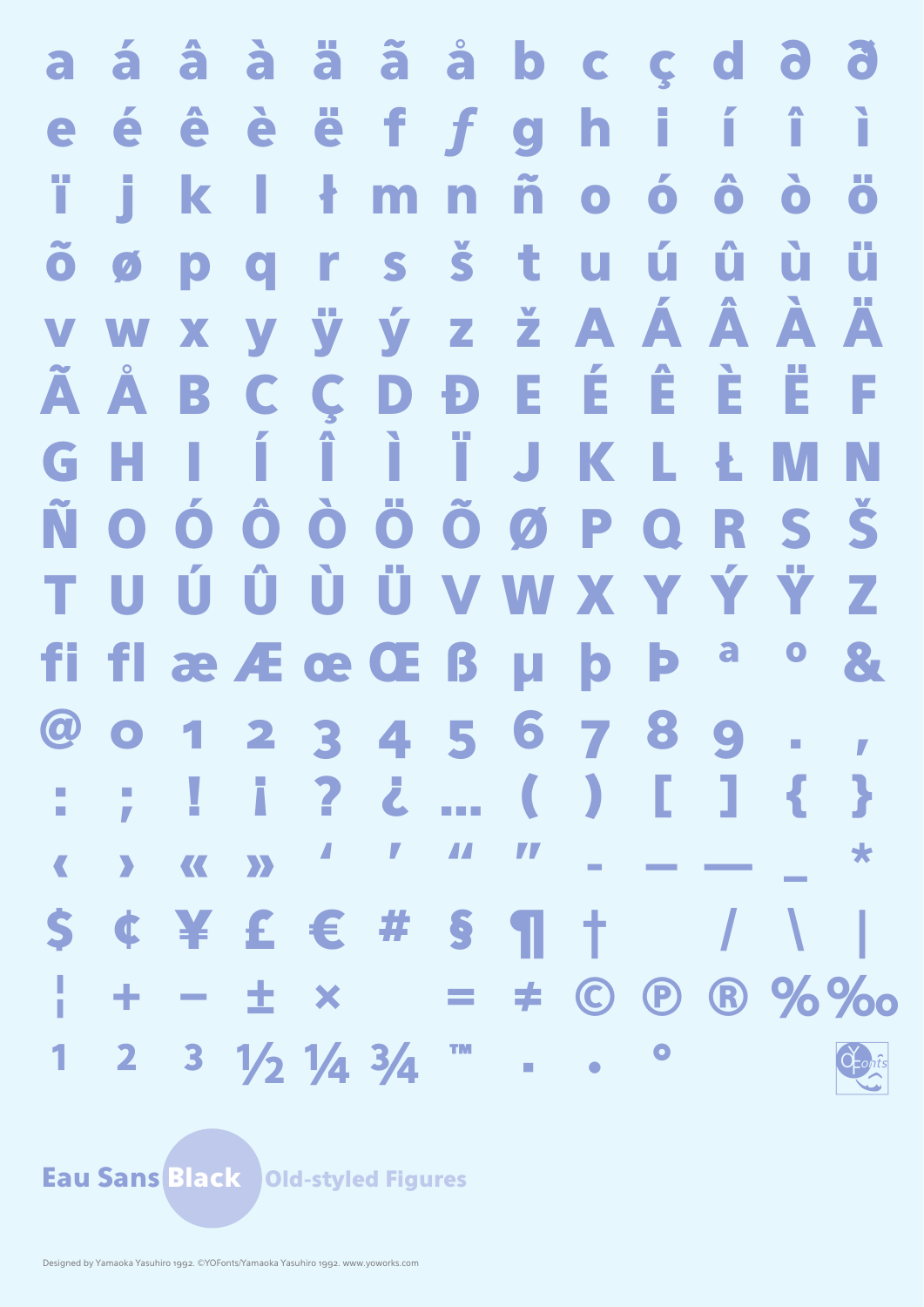$a$  á  $\hat{a}$  à  $\ddot{a}$   $\ddot{a}$   $\dot{a}$   $b$   $c$   $c$   $d$   $\partial$   $\ddot{o}$ e é ê è ë f f g h i í î ì ïjk lłmnñoóôò ö õøpgrsštuúûùü W X Y Ÿ Ý Z Ž A Á Á Á Ä V à Å B C Ç D Đ E É Ê È Ë F GHIÍÏJKLŁMN ÑOÓÔÔÖÕØPQRSS TUÚÛÙŬVWXYÝÝZ fifiæ Æ œ Œ ß µ þ b <sup>a o</sup> 8 123456789.  $\bm{\omega}$   $\bm{o}$ ; ! i ? ¿ ... ( ) [ ] { }  $\left\langle \left\langle \right\rangle \right\rangle$  $\overline{\phantom{0}}$  $S$   $\in$   $Y$   $E$   $\in$   $H$   $S$   $T$   $T$   $T$  $\sim$   $\sim$   $\sim$   $\sim$   $\sim$   $\sim$   $\sim$ 

# 3 **TM**  $\frac{1}{2}$   $\frac{1}{4}$   $\frac{3}{4}$

### **Eau Sans Black Oblique Proportional/Lining**